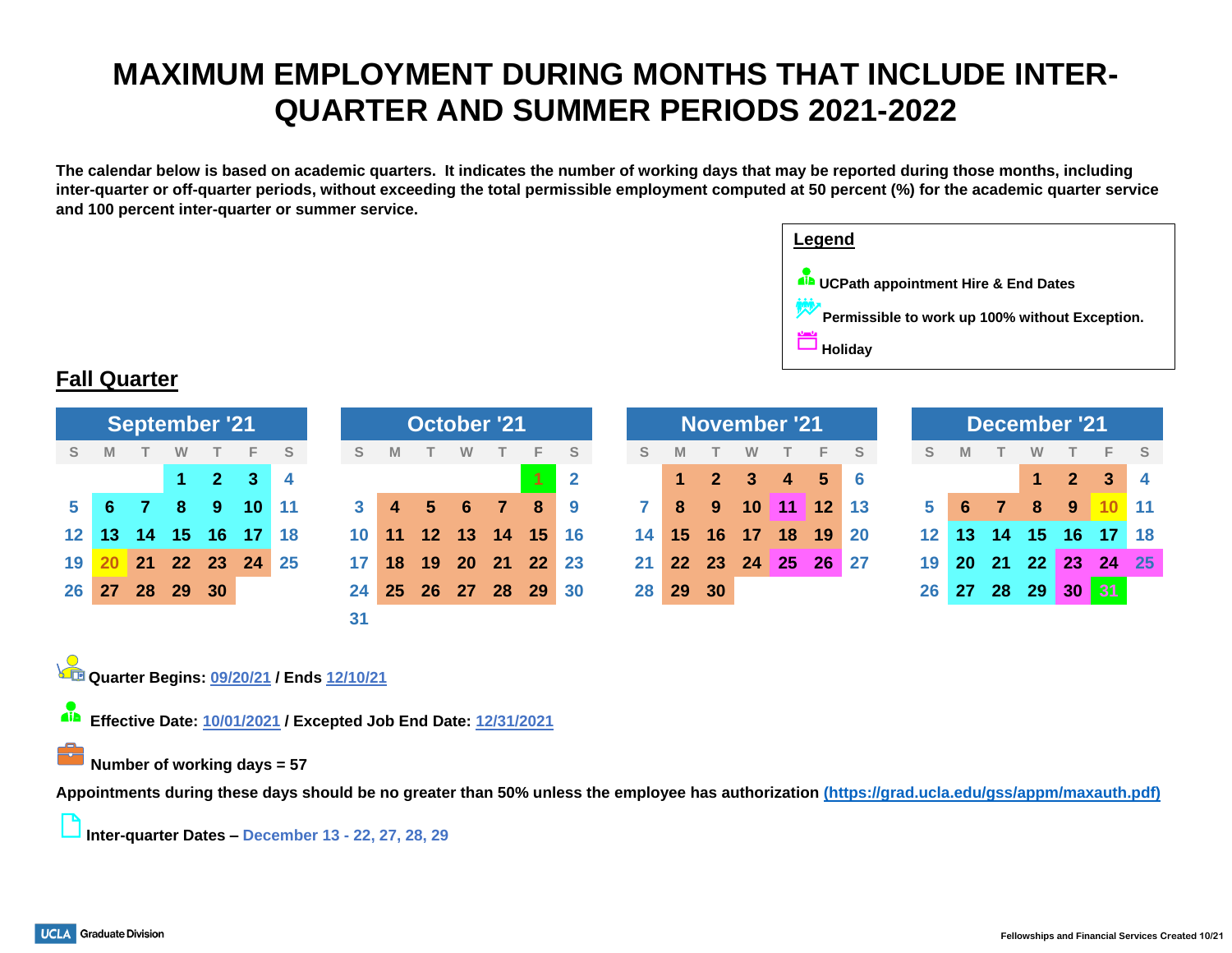## **Winter Quarter**

|              |    |                         |                | <b>January '22</b> |                |                                                                                                           |           |                |    |                | <b>February '22</b> |                |    | <b>March '22</b> |    |    |    |                |              |    |    |  |  |  |
|--------------|----|-------------------------|----------------|--------------------|----------------|-----------------------------------------------------------------------------------------------------------|-----------|----------------|----|----------------|---------------------|----------------|----|------------------|----|----|----|----------------|--------------|----|----|--|--|--|
| S            | M  | т                       | W              |                    | F              | S                                                                                                         | S         | M              |    | w              |                     | F              | S  |                  | S  | M  |    | W              |              | F  | S  |  |  |  |
|              |    |                         |                |                    |                | 1                                                                                                         |           |                | 1  | $\overline{2}$ | $\mathbf{3}$        | $\overline{4}$ | 5  |                  |    |    | 1  | $\overline{2}$ | $\mathbf{3}$ | 4  | 5  |  |  |  |
| $\mathbf{2}$ |    | $\overline{\mathbf{4}}$ | $5\phantom{1}$ | 6                  | $\overline{7}$ | 8                                                                                                         | 6         | $\overline{7}$ | 8  | 9              | 10                  | 11             | 12 |                  | 6  | 7  | 8  | 9              | 10           | 11 | 12 |  |  |  |
| 9            | 10 | 11                      |                | 12 13              | 14             | 15                                                                                                        | 13        | 14             | 15 | 16             | 17                  | 18             | 19 |                  | 13 | 14 | 15 | 16             | 17           | 18 | 19 |  |  |  |
| 16           | 17 | 18                      | 19             | <b>20</b>          | 21             | 22                                                                                                        | <b>20</b> | 21             |    | 22 23          | 24                  | 25             | 26 |                  | 20 | 21 | 22 | 23             | 24           | 25 | 26 |  |  |  |
| 23           | 24 | 25                      | 26 27          |                    | 28             | 29                                                                                                        | 27        | 28             |    |                |                     |                |    |                  | 27 | 28 | 29 | 30             | 31           |    |    |  |  |  |
| 30           | 31 |                         |                |                    |                |                                                                                                           |           |                |    |                |                     |                |    |                  |    |    |    |                |              |    |    |  |  |  |
| <u>ain</u>   |    |                         |                |                    |                | Quarter Begins 01/02/22 / Ends 03/18/22<br>Effective Date: 01/01/2022 / Excepted Job End Date: 03/31/2022 |           |                |    |                |                     |                |    |                  |    |    |    |                |              |    |    |  |  |  |

**Number of working days = 53** 

**Appointments during these days should be no greater than 50% unless the employee has authorization [\(https://grad.ucla.edu/gss/appm/maxauth.pdf\)](https://grad.ucla.edu/gss/appm/maxauth.pdf)**

**Inter-quarter Dates – March 21, 22**

## **Spring Quarter**

|                 |  |                   |   |                |                      | <b>May '22</b> |                 |                 | <b>June '22</b> |        |                                          |                |                 |          |              |                |       |                         |                   |                      |                         |
|-----------------|--|-------------------|---|----------------|----------------------|----------------|-----------------|-----------------|-----------------|--------|------------------------------------------|----------------|-----------------|----------|--------------|----------------|-------|-------------------------|-------------------|----------------------|-------------------------|
| S.              |  |                   | W | T              | F.                   | - S            | S               | M               |                 | $\top$ | W                                        | $\top$         | $-F$            | <b>S</b> | <sub>S</sub> | <b>M</b>       |       | W                       |                   | F                    | <b>S</b>                |
|                 |  |                   |   |                |                      | $\mathbf{2}$   | 1               |                 | $2 \quad 3$     |        | $\begin{array}{ccc} & 4 & 5 \end{array}$ |                | 6 <sup>17</sup> |          |              |                |       |                         | <b>27</b>         | $\mathbf{3}$         | $\overline{\mathbf{4}}$ |
|                 |  | $4\quad 5\quad 6$ |   | $\overline{7}$ | - 8                  | - 9            | 8               | 9               |                 |        |                                          | 10 11 12 13    |                 | 14       | 5            | 6 <sub>7</sub> |       | $\overline{\mathbf{8}}$ | $9 \overline{10}$ |                      | $\blacksquare$ 11       |
|                 |  |                   |   |                | 10 11 12 13 14 15 16 |                | 15 <sup>1</sup> |                 |                 |        |                                          | 16 17 18 19 20 |                 | 21       |              |                |       |                         |                   | 12 13 14 15 16 17 18 |                         |
| 17 <sup>1</sup> |  |                   |   |                | 18 19 20 21 22 23    |                |                 | 22 <sub>1</sub> |                 |        |                                          | 23 24 25 26 27 |                 | -28      | 19           | <b>20</b>      |       |                         |                   | 21 22 23 24 25       |                         |
| 24              |  |                   |   |                | 25 26 27 28 29 30    |                | 29              |                 | 30 31           |        |                                          |                |                 |          | 26           | 27             | 28 29 |                         | 30 <sub>1</sub>   |                      |                         |

|                 |              |    |             |    | <b>May '22</b> |       |                      |     | <b>June '22</b> |                 |    |             |            |                      |          |  |  |
|-----------------|--------------|----|-------------|----|----------------|-------|----------------------|-----|-----------------|-----------------|----|-------------|------------|----------------------|----------|--|--|
| F.              | <sub>S</sub> | -S | M           |    | W              |       | F.                   | - S | S               | M               |    | W           |            |                      | <b>S</b> |  |  |
|                 | $\mathbf{2}$ | 1  | $2 \quad 3$ |    | $\overline{4}$ | $-5-$ | $-6$                 |     |                 |                 |    | $\mathbf 1$ | $\sqrt{2}$ | $\mathbf{3}$         | - 4      |  |  |
| 8               | 9            | 8  | 9           |    |                |       | 10 11 12 13 14       |     | 5 <sup>1</sup>  | - 6             | 77 | $-8$        | 9          | 10                   | $-11$    |  |  |
| 15 <sup>1</sup> | <b>16</b>    |    |             |    |                |       | 15 16 17 18 19 20 21 |     |                 |                 |    |             |            | 12 13 14 15 16 17 18 |          |  |  |
|                 | $22$ 23      |    |             |    |                |       | 22 23 24 25 26 27 28 |     | 19              | 20 <sub>1</sub> |    |             |            | 21 22 23 24          | 25       |  |  |
| 29 <sup>°</sup> | 30           | 29 | 30          | 31 |                |       |                      |     | 26              | 27 28 29        |    |             | 30         |                      |          |  |  |